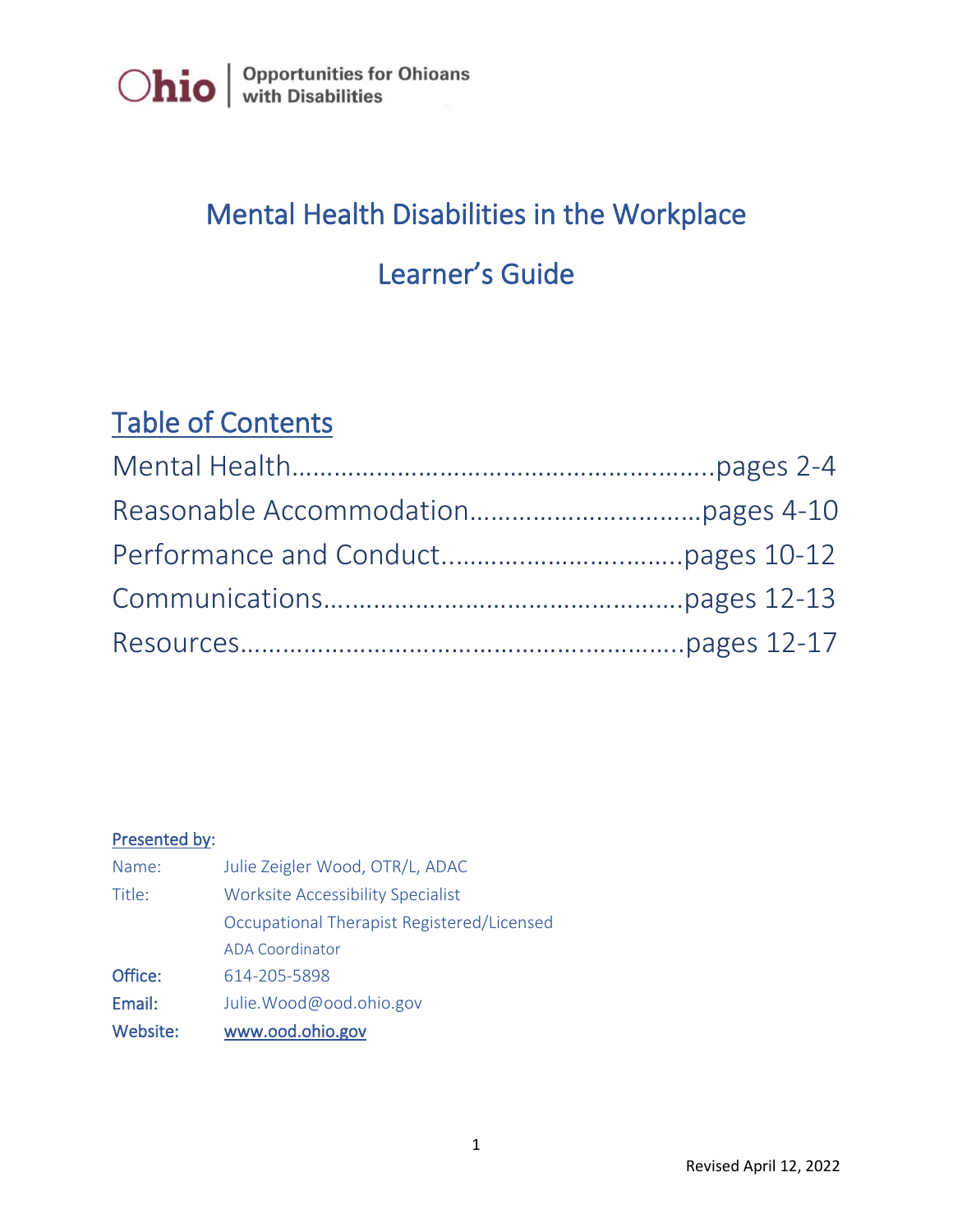### Mental Health

#### Definition of mental health from the World Health Organization:

Mental health is "a state of well-being in which every individual realizes his or her own potential, can cope with the normal stresses of life, can work productively and fruitfully, and is able to make a contribution to her or his community."

#### Mental health's impact on well-being:

- Mental health's impact on well-being includes:
	- **Thinking**, Cognition, Learning
		- Cognition refers to the mental processes used in gaining knowledge and comprehension.
		- Processes include thinking, knowing, remembering, judging and problem-solving.
		- These functions encompass language, imagination, perception, and planning.
	- **Behavior**, Communications
		- Behaviors may include habits such as sleeping patterns, interest in enjoyed activities, and productivity levels
		- Communications may include reading social cues, getting along with others, and engaging in conversation with coworkers
	- **Emotions**, Resilience, Self-esteem
		- May include identifying stressors, handling stress, and managing feelings
- Mental health's contribution to daily functioning includes:
	- Caring for self and others
	- Relationships with others
	- Participation in work, school, and home activities
	- Adjusting to change and managing stress

#### Mental Illness:

- Mental illness refers to all mental health disorders
- Mental health disorders are conditions that affect **thinking**, **behavior**, **emotion**, or a combination
- Impacts daily activities, work and relationships
- Can include distress (anxiety, sorrow, pain)
- Mental health disorder may or may not rise to the level of a mental health disability

#### Prevalence of Mental Illness:

- Nearly 1 in 5 US adults experience some form
- **Most employers have at least 1 employee with a mental illness**

#### Treatment:

- "The vast majority of individuals with mental illness **continue to function** in their daily lives." American Psychological Association
- **There is treatment for mental illness!**
	- o Medications, Therapy, Self-Help
- Scientists and medical professionals continue to learn about the brain and its functions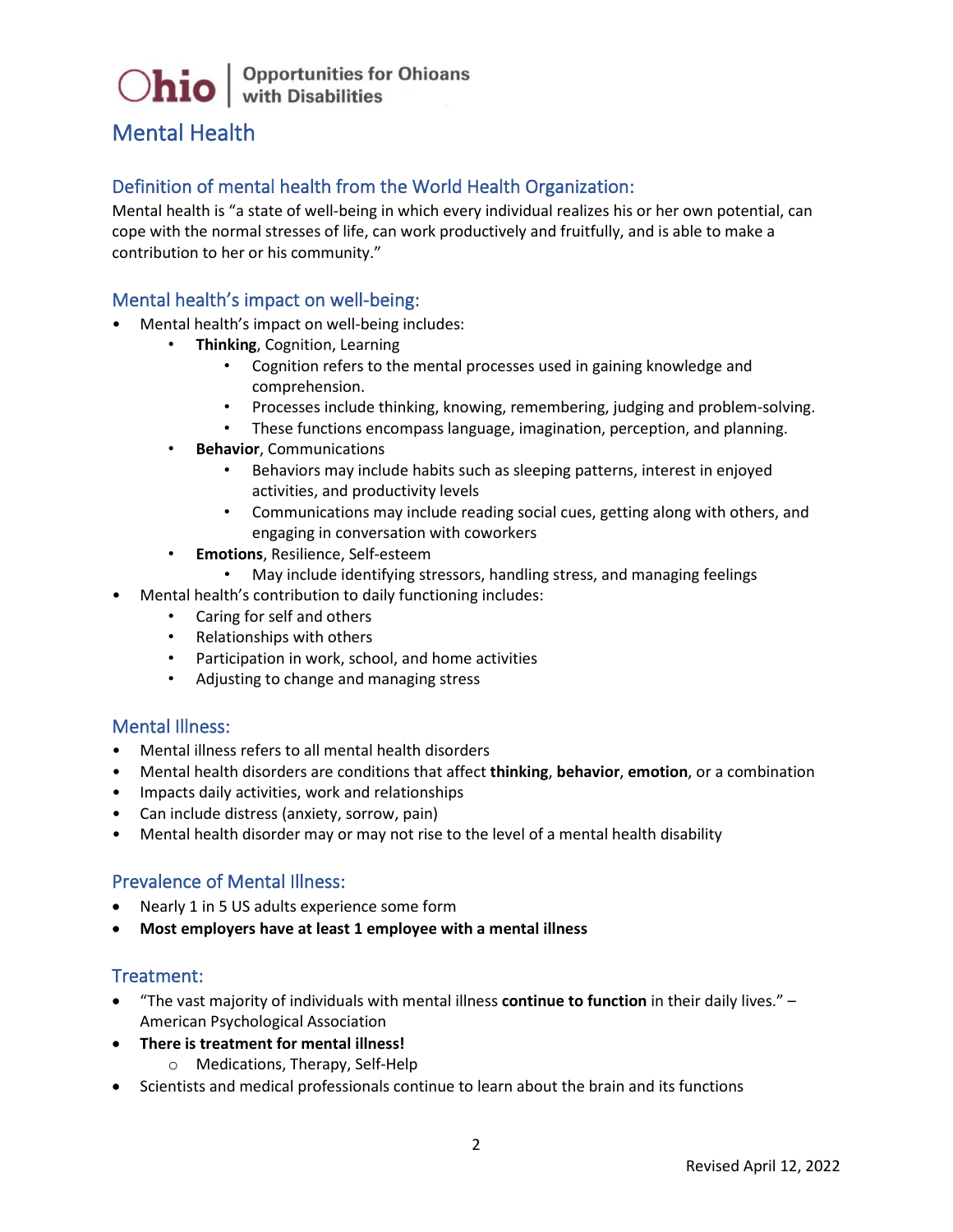

#### Invisible Disabilities:

- We often think of obvious disabilities when we hear the word "disability"
	- o Mobility impairments, blindness, and others
- Many disabilities are not obvious, referred to as "invisible"
	- o Dyslexia, diabetes, anxiety, arthritis, multiple sclerosis and others
	- o Disability is **unknown** unless the person discloses
	- o Limitations and barriers **may not be obvious**
	- o Often people do not wish to disclose

#### Reasons a person may wish NOT TO disclose:

- Viewed negatively
- Questioned that the condition is real
- Assumed trying to obtain special privileges

#### Reasons a person may wish TO disclose:

- To receive protections under the Americans with Disabilities Act (ADA) for accommodations in school or at work
- To relieve distress associated with not disclosing
- To develop a support system

#### Anxiety Disorders:

- **Most common mental health disorder**
- Excessive fear or worry plus either a physical or emotional symptom
- Six categories: generalized anxiety disorder, panic disorder, phobias, agoraphobia, social anxiety disorder, and separation anxiety disorder

#### Bipolar Disorders:

- Dramatic shift in mood, energy, and thinking
	- o High moods, low moods, and **periods of normal mood**
- Three categories: bipolar I disorder, bipolar II disorder, and cyclothymic disorder
- Affects 2.6% of US population

#### Symptoms and Functional Limitations:

- The symptoms of a mental health disorder may not be noticeable at work
- What may be noticeable are changes in work habits, **performance**, and attendance:
	- o Consistently late
	- o Frequently absent
	- o Decreased morale
	- o Lack of cooperation
	- o Poor performance
	- o Missed deadlines
	- o Decreased productivity
	- o Increased accidents and safety problems
- Functional limitations may not be known until an **obstacle** appears:
	- o Trouble focusing when seated in a **noisy area**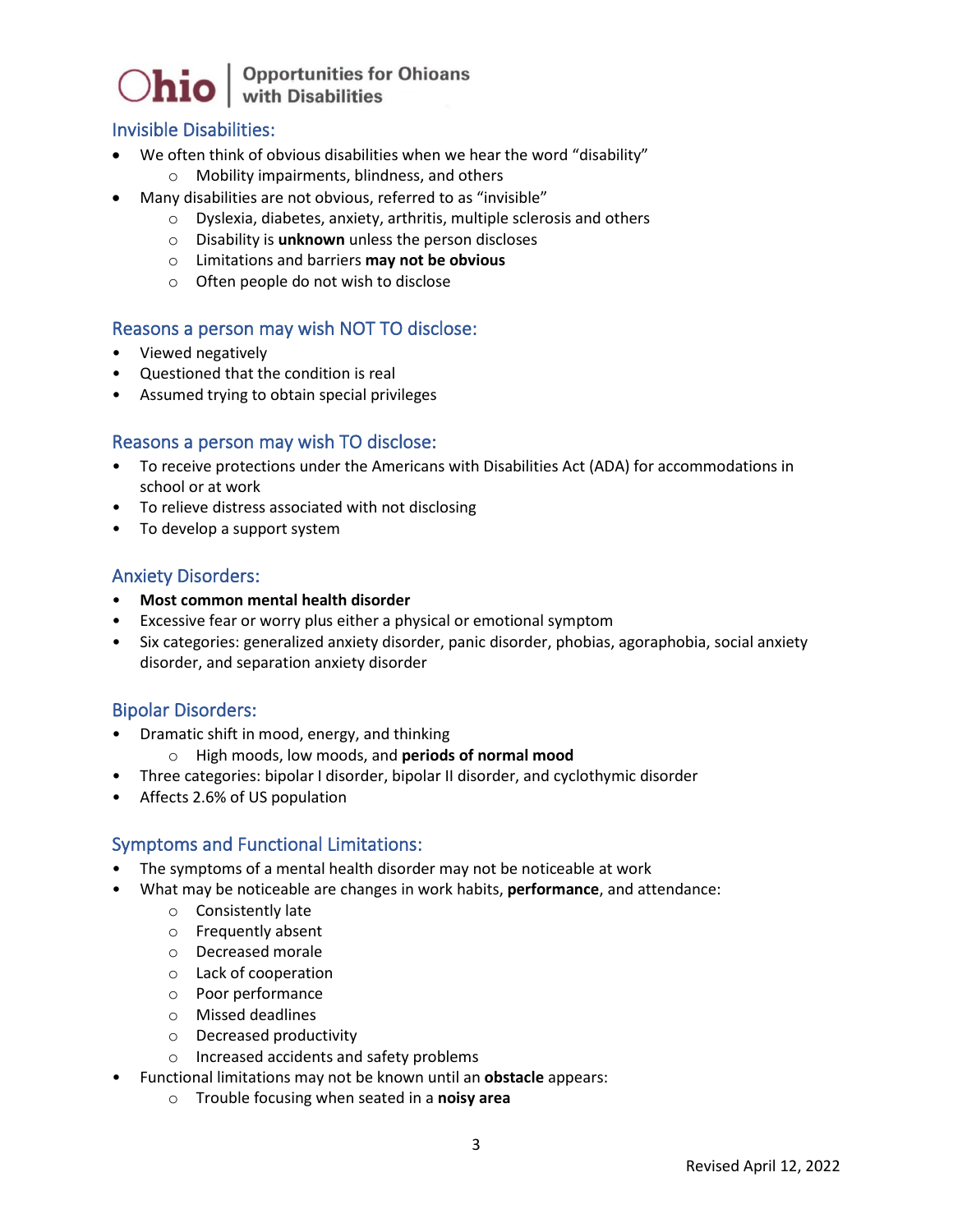## $\bigcirc$ hio  $\big|$  Opportunities for Ohioans

- o Difficulty concentrating on a **large project**
- o Increased fatigue due to **medication change**
- o Difficulty prioritizing when handling **many tasks**
- o Limitations with handling stress, such as **training** a new coworker

### Reasonable Accommodation

#### Reasonable Accommodation Overview:

- Providing reasonable accommodations is a requirement of the Americans with Disabilities Act (ADA)
- A reasonable accommodation is a **change at work** to provide equal access:
	- o To participate in the hiring process
	- o To perform the essential functions of the job
	- o To enjoy the benefits and privileges of employment
- Often inexpensive, simple to implement, and make good business sense:
	- o Encourage quicker return-to-work after leave
	- o Reduce or eliminate productivity-related costs
	- o Aid in training a qualified workforce
	- o Integral to recruiting talented, qualified employees
- EEOC guidance on how to address reasonable accommodation when the COVID-19 pandemic causes an exacerbation of a preexisting mental health disorder:
	- o Many people may feel a significant increase in stress due to the pandemic
	- o Employees with preexisting mental health disorders, such as anxiety disorder or obsessive-compulsive disorder, may have greater difficulty handling the changes to daily life associated with the pandemic
	- $\circ$  Reasonable accommodation is addressed the same way it is with all disabilities and employers may:
		- Ask questions to determine whether the condition is a disability
		- Discuss with the employee how the requested accommodation would remove the barrier and enable the employee to perform the job
		- **Explore effective accommodation options**
		- Request medical documentation, if needed
- EEOC guidance addressing when an employee was receiving a reasonable accommodation prior to the COVID-19 pandemic and then requests another accommodation or an altered accommodation:
	- o The employee may be entitled to another or altered accommodation, absent undue hardship. For example:
		- A different type of accommodation may be needed in a teleworking environment than the office environment
		- The employer may ask the employee if the same or a different disability is the basis for the current request
		- The employer may ask the employee why the accommodation is needed
- Forbes published an article addressing working from home for employees with disabilities. The article is not specific to mental health disabilities. The article suggests how teleworking can improve the accessibility of work:
	- o Commuting to and from work can pose challenges that are eliminated with telework
	- $\circ$  Telework may allow a work environment to be setup to meet an employee's needs
	- $\circ$  Telework may offer an employee with a disability the flexibility to work when not experiencing pain or sensory overload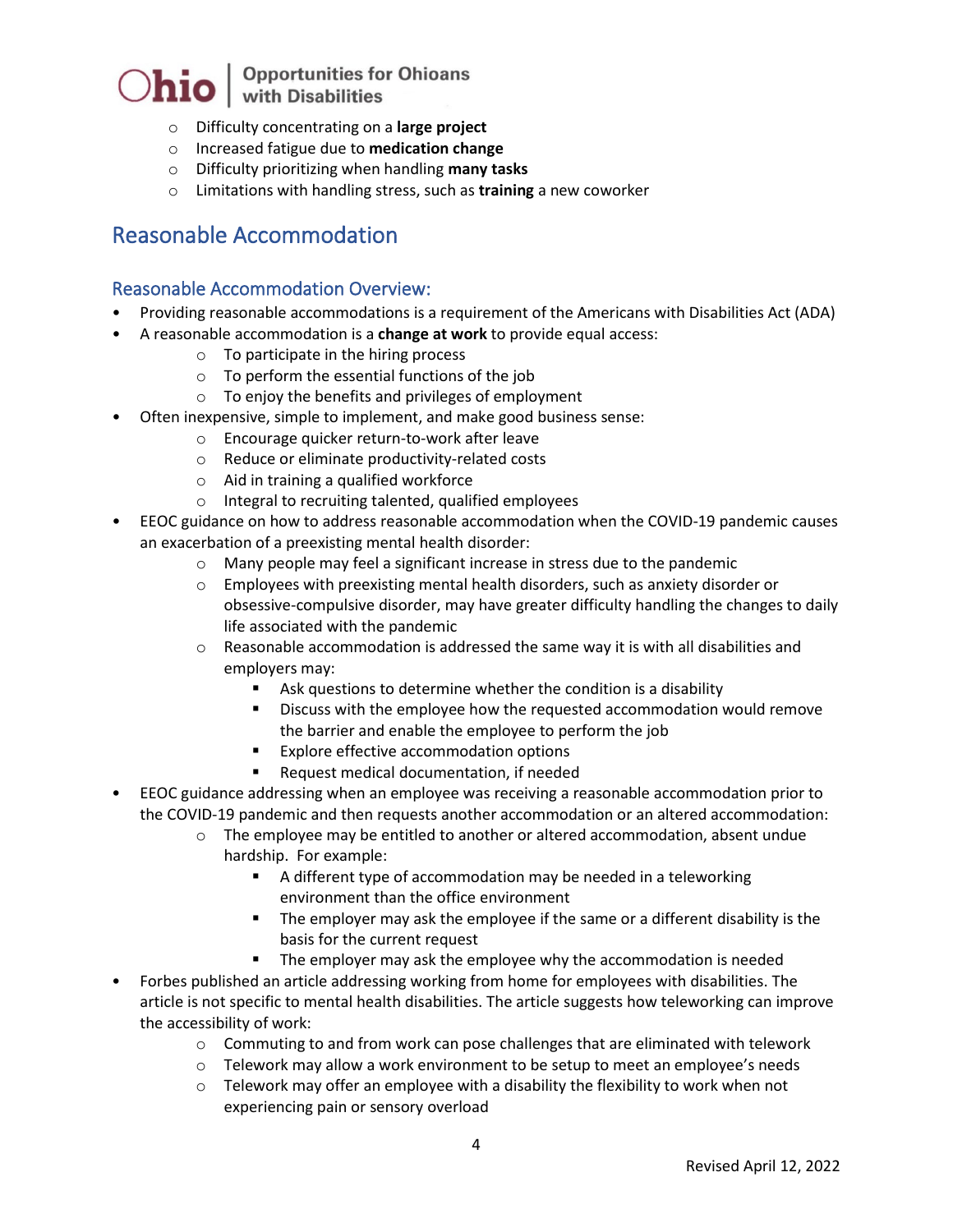- $\circ$  Telework may permit a flexible schedule for scheduling medical and therapy visits
- The State of Ohio Department of Mental Health and Addiction Services has created a COVID CareLine. The careline is staffed by behavioral health professionals 7 days/week from 8am-8pm to offer confidential support. After 8pm, the line is forwarded to the National Suicide Prevention helpline, allowing those calling access to someone 24-hours a day.
	- o COVID CareLine toll-free number: 1-800-720-9616
	- o COVID CareLine website: [https://mha.ohio.gov/Health-Professionals/About-Mental-Health](https://mha.ohio.gov/Health-Professionals/About-Mental-Health-and-Addiction-Treatment/Emergency-Preparedness/Coronavirus/COVID-CareLine)[and-Addiction-Treatment/Emergency-Preparedness/Coronavirus/COVID-CareLine](https://mha.ohio.gov/Health-Professionals/About-Mental-Health-and-Addiction-Treatment/Emergency-Preparedness/Coronavirus/COVID-CareLine)

#### Criteria for Request:

- Reasonable accommodation begins with an employee request
- May use "plain English"
	- Does not have to include the term reasonable accommodation or reference the Americans with Disabilities Act (ADA)
- Must indicate a change is needed at work
- Must relate the need for the change to a **medical condition**
- May be in preferred form of communication
	- Does not have to be in writing
- May request **at any point** in the hiring process and during employment
- Example:
	- Employee requests time off due to "depressed and stressed"
		- Request for a change at work (time off)
		- Indicates a medical condition ("depressed and stressed")
			- Request may be in "plain English"
		- **This is a request for reasonable accommodation**
	- Employee asks for a few days off to rest after completing a major work project
		- Request for a change at work (time off)
		- Does not indicate a medical condition
		- **This is not a request for reasonable accommodation**

#### Documentation and Invisible Disabilities:

- When the disability and/or the need for accommodation is **not obvious**, an employer may ask for reasonable documentation
- An employer may ask for enough information to verify the disability and need for the accommodation. Documentation may:
	- o Describe the nature, severity, and/or duration of the impairment
	- o Describe the functional activity that is limited
	- $\circ$  Describe how the disability impacts the ability to perform work activities
	- o Substantiate the need for an accommodation
- The employer may not ask for unrelated documentation
- According to recent EEOC guidance, when an employee requests an accommodation during the COVID-10 pandemic, whether for the work or telework environment, the employer may still request information to determine the condition is a disability if it is not obvious or already known. The employer may ask questions or request medical documentation to determine the condition is a disability.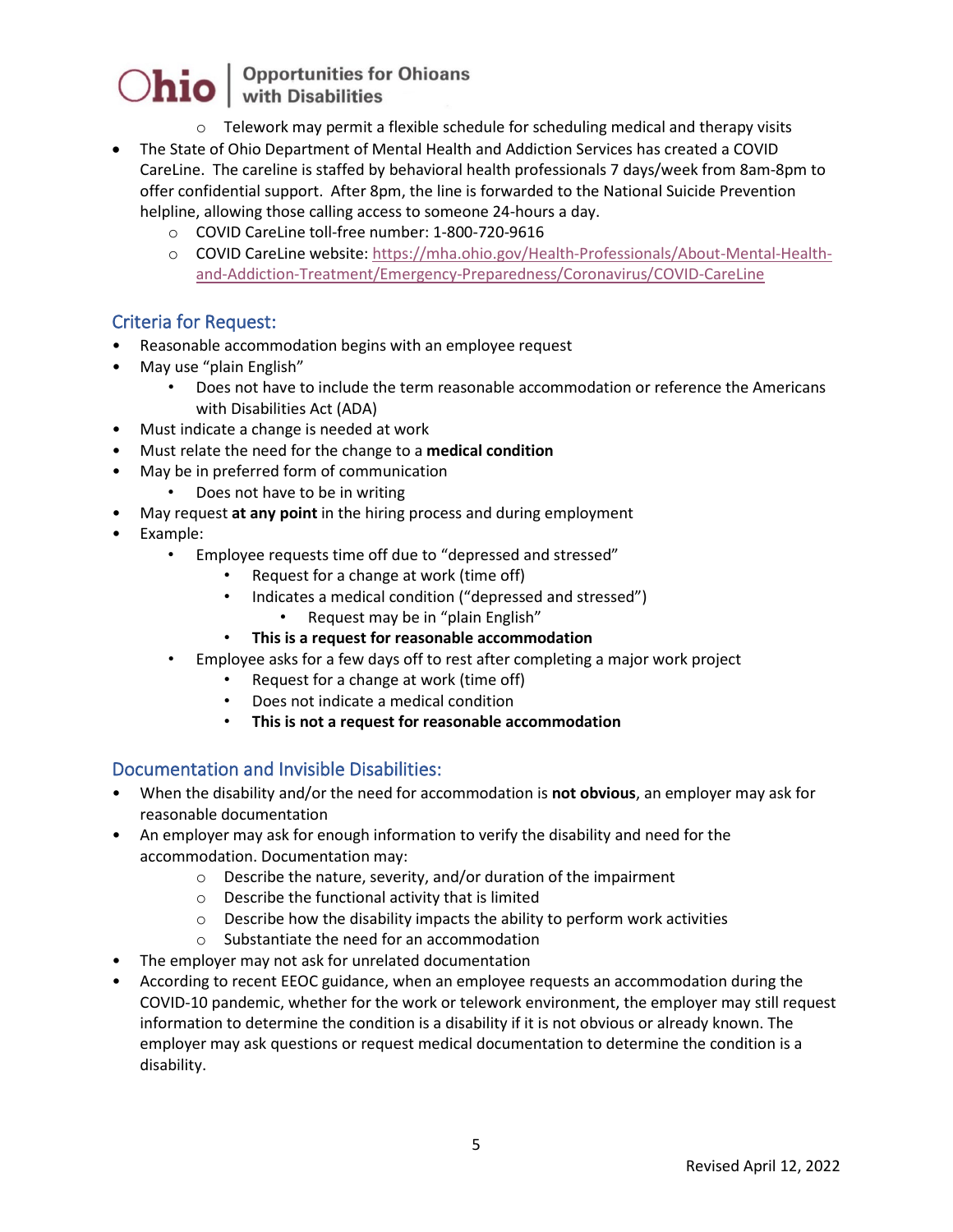

### Definition of Disability under the Americans with Disabilities Act (ADA):

- "…a physical or mental impairment that **substantially limits** one or more of the **major life activities** of [an] individual". The definition also includes:
	- o Having "a record of such an impairment"
	- o Being "regarded as having such an impairment"
- Examples of **major life activities** that may be impacted by a mental health disability:
	- Learning Thinking Concentrating **Interacting with others** Sleeping Working

#### Identifying an Effective Reasonable Accommodation:

- The Americans with Disabilities Act (ADA) encourages employers and employees to identify reasonable accommodations through an informal collaboration between both parties known as the interactive process. During this process, the following should be identified:
	- o The functional limitation
	- o The affected job tasks
	- o The barrier in the workplace
	- o The effective accommodation
- Determined on a case-by-case basis:
	- o People are unique
	- o Employers are unique
	- o Workplaces and jobs vary
- EEOC guidance during the COVID-19 pandemic indicates that an employer may engage in the interactive process during a pandemic and request information from an employee about why an accommodation is needed if the disability is not obvious or already known.
- EEOC guidance during the COVID-19 pandemic indicates an employer may consider providing a temporary accommodation during a pandemic when there is an urgency to provide the accommodation or the employer has limited time to discuss the request. The guidance states:
	- o During a pandemic, an employer may opt to skip or shorten the interactive process and grant a temporary request.
	- $\circ$  As government restrictions change during the pandemic, accommodation needs may change, resulting in requests for short-term accommodations.
	- o Employers may choose to temporarily alter the interactive process to include:
		- Specific end dates or a statement indicating the accommodation will end upon returning to the workplace.
		- Implementing an accommodation on a trial basis that includes an end date while waiting for medical documentation.
	- o When an end date or trial period is assigned, employees may request an extension that an employer must consider. This may be needed when government restrictions are created, altered, or extended.
- EEOC guidance during the COVID-19 pandemic addresses undue hardship. The circumstances of a pandemic may be relevant to whether an accommodation poses an undue hardship. It is possible that an accommodation that would not have caused an undue hardship before the pandemic poses one during the pandemic. Accommodation requests may cause an undue hardship due to "significant difficulty" and/or "significant expense" during a pandemic: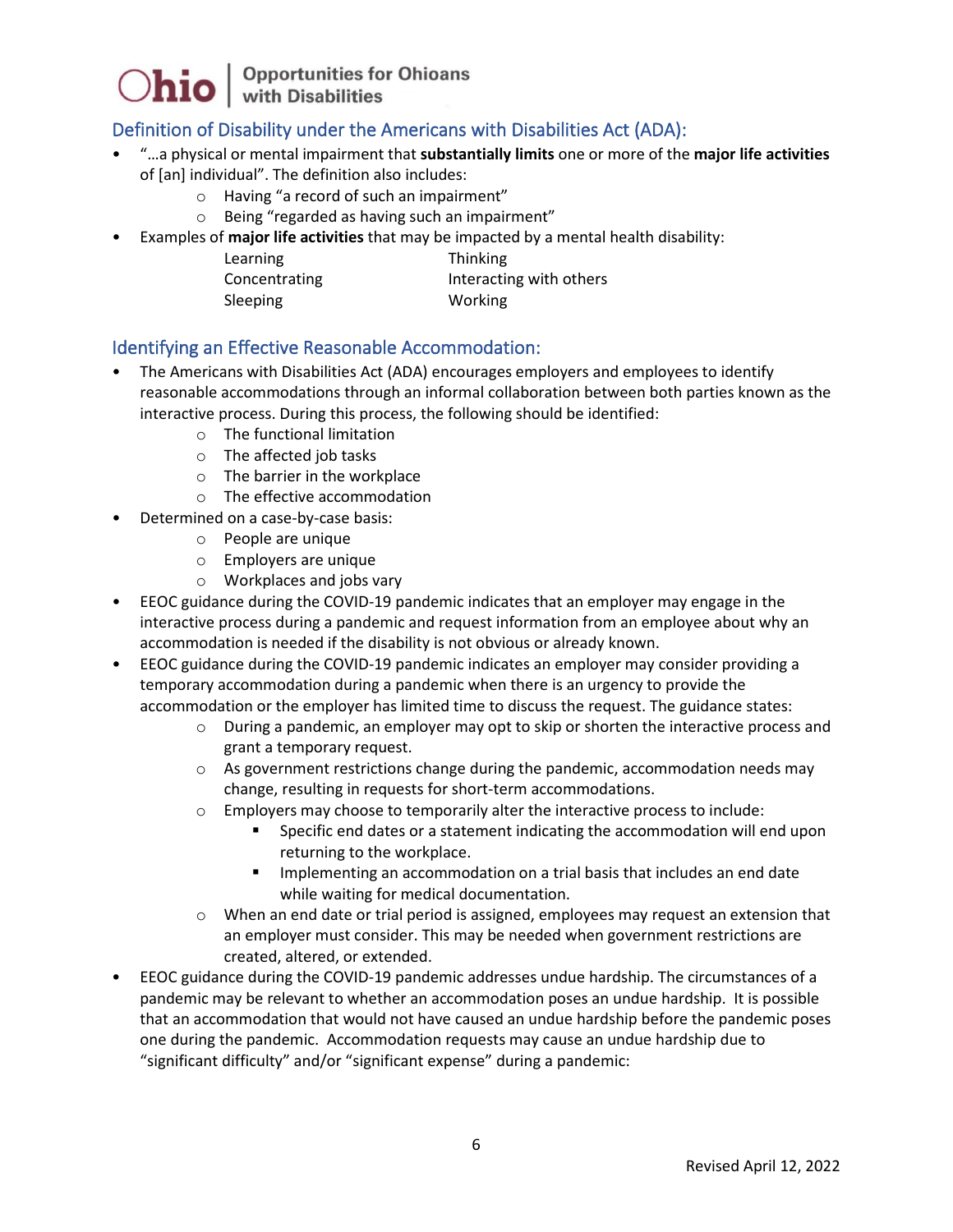## Opportunities for Ohioans<br>with Disabilities

- $\circ$  When an accommodation request causes a "significant difficulty" the employer and employee should determine if an alternative accommodation exists that would not cause an undue hardship. During a pandemic, it may be significantly difficult to:
	- Conduct a needs assessment
	- **Acquire certain items**
	- **•** Deliver accommodation items
	- **Provide employees with temporary assignments**
	- **Remove marginal functions**
- o When an accommodation request causes a "significant expense" the employer and employee should determine if an alternative accommodation exists that would not cause an undue hardship. During a pandemic, the following may contribute to an accommodation being determined significantly expensive:
	- Sudden loss of all or some of an employer's income
	- Amount of current discretionary funds available
	- The impact of current government-imposed restrictions on the ability to operate the business
- The best place to start to identify effective accommodation is with the employee making the request. He or she is familiar with the functional limitation (s) and may be aware of an effective solution. However, the employee is not required to be able to identify the solution. The employee is only expected to be able to describe the problems caused by the barrier at work.
- When the employee and the employer are both unaware of the effective accommodation, consider consulting with outside sources:
	- $\circ$  Medical providers With the employee's permission, an employer may consider asking the employee's medical provider for recommendations for accommodations or to comment on a specific accommodation being considered.
	- o [Opportunities for Ohioans with Disabilities](https://ood.ohio.gov/wps/portal/gov/ood/) is a state agency that provides Ohioans with disabilities the services and support they need to attain and maintain employment. Vocational rehabilitation (VR) services are customized for each person through assessments and one-on-one meetings with professional VR counselors.
		- Interested Ohioans with disabilities may visit [www.oodworks.com](http://www.oodworks.com/) to learn about vocational rehabilitation services, take a self-assessment, to create a profile, and apply.
	- o The Job Accommodation Network (JAN) is a federally funded source of guidance on workplace accommodations and disability employment issues. Visit JAN to learn more: <https://askjan.org/>
	- o The ADA National Network provides guidance and training on how to implement the Americans with Disabilities Act (ADA). The network has ten regional ADA centers. Ohio is in the Great Lakes Region.
		- The ADA National Network website: <https://adata.org/national-network>
		- The Great Lakes Region website[: http://www.adagreatlakes.org/](http://www.adagreatlakes.org/)

#### Reasonable Accommodations:

• The Equal Employment Opportunity Center (EEOC) categorizes accommodations into accessible environment, job restructure, flexible schedule, equipment, modified policies, leave, supervisory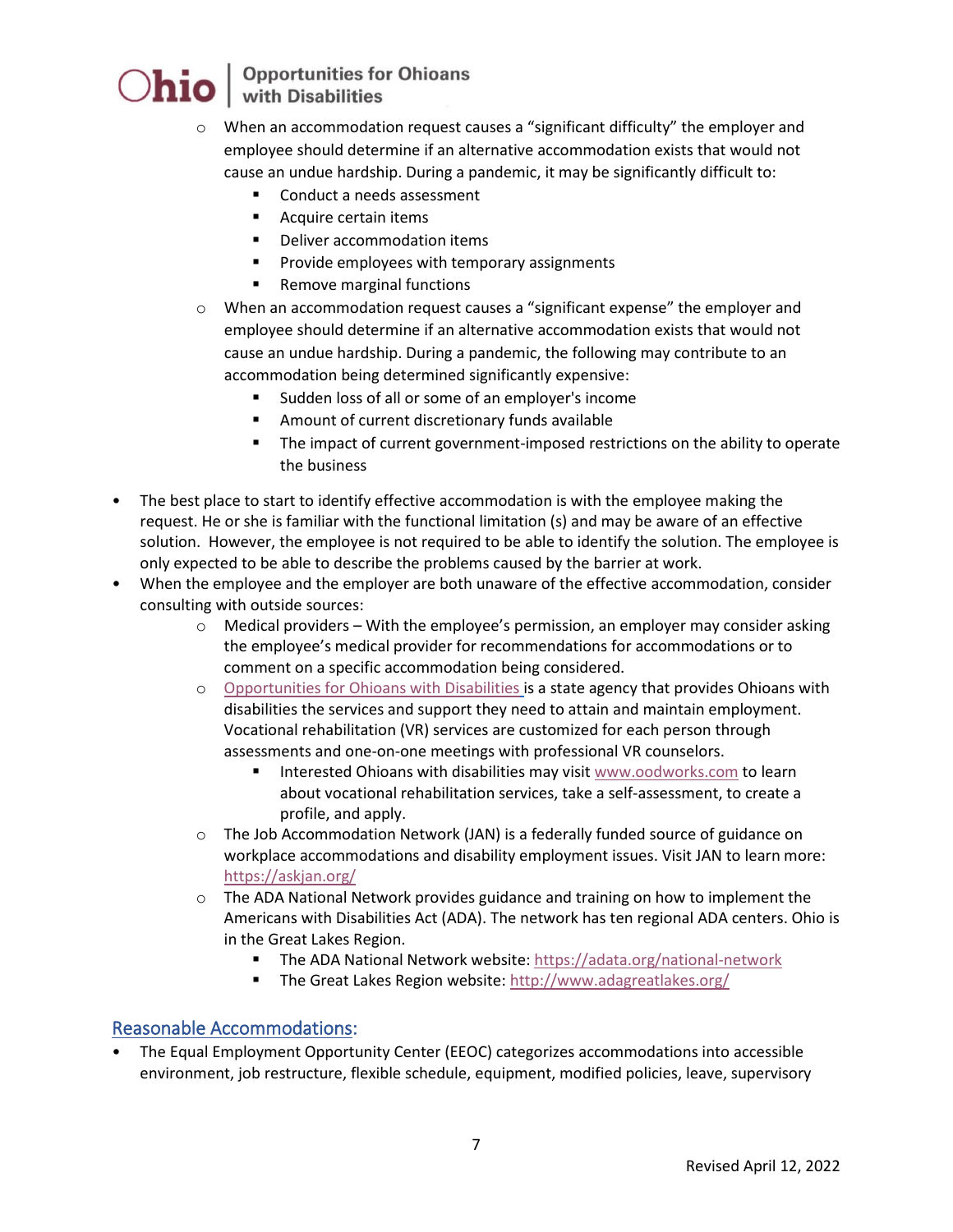### Opportunities for Ohioans<br>with Disabilities

methods and telework. The following are general examples of accommodations for these categories:

- Accessible environment:
	- $\circ$  Reduce and/or remove distractions in the work area by installing room dividers and partitions and/or utilize noise cancelling devices
	- o Locate office spaces away from noisy environments
	- o Adjust work lighting to include natural or full spectrum lighting
- Job restructure:
	- o Exchange the marginal job tasks of coworkers
	- o Permit employees to decide in what order tasks are completed
	- o Break large jobs into smaller tasks
	- o Allow more time for detailed work
	- o Create a checklist for work tasks
- Flexible schedule:
	- o Permit job sharing and/or part-time work
	- o Allow gradual return-to-work upon return from leave
	- o Adjust start and end times of a shift
	- $\circ$  Provide a modified break schedule to enable an employee to:<br>
	Perform symptom management
		- Perform symptom management
		- **EXECOMMUNICATE With health care providers for appointments**
		- Call or text a support person or buddy [resource 24]
		- Utilize online support groups [resource 24]
		- Use a mindfulness or meditation app [resource 24]
		- Perform breathing exercises [resource 24]
		- Take a break to walk or stretch [resource 24]
- Equipment:
	- o Use recording devices to record trainings, presentations, and meetings
	- o Utilize noise cancelling headphones or earbuds
	- $\circ$  Use smart devices and load applications for time management, stress management, and reminders
	- o Install partitions between workspaces to minimize distractions
- Modified policies:
	- $\circ$  Allow food and drink at the workstation for symptom and medication management
	- o Allow onsite job coaches
	- o Permit flexible use of vacation leave for medical appointments
	- o Increase training time with onboarding and learning new tasks
	- o Provide training in the employee's preferred learning style
	- o Offer training refreshers
- Leave:
- o Permit unpaid leave once all paid leave is exhausted
- $\circ$  Allow leave to be used in increments of a few hours for medical appointments and symptom management
- Supervisory methods:
	- $\circ$  Provide feedback in the employee's preferred communication style such as written, verbal, email, or demonstration
	- o Alter meeting schedules to meet more or less often
	- o Adjust level of supervision to provide daily guidance and feedback
- Example of a reasonable accommodation for an employee with depressive disorder: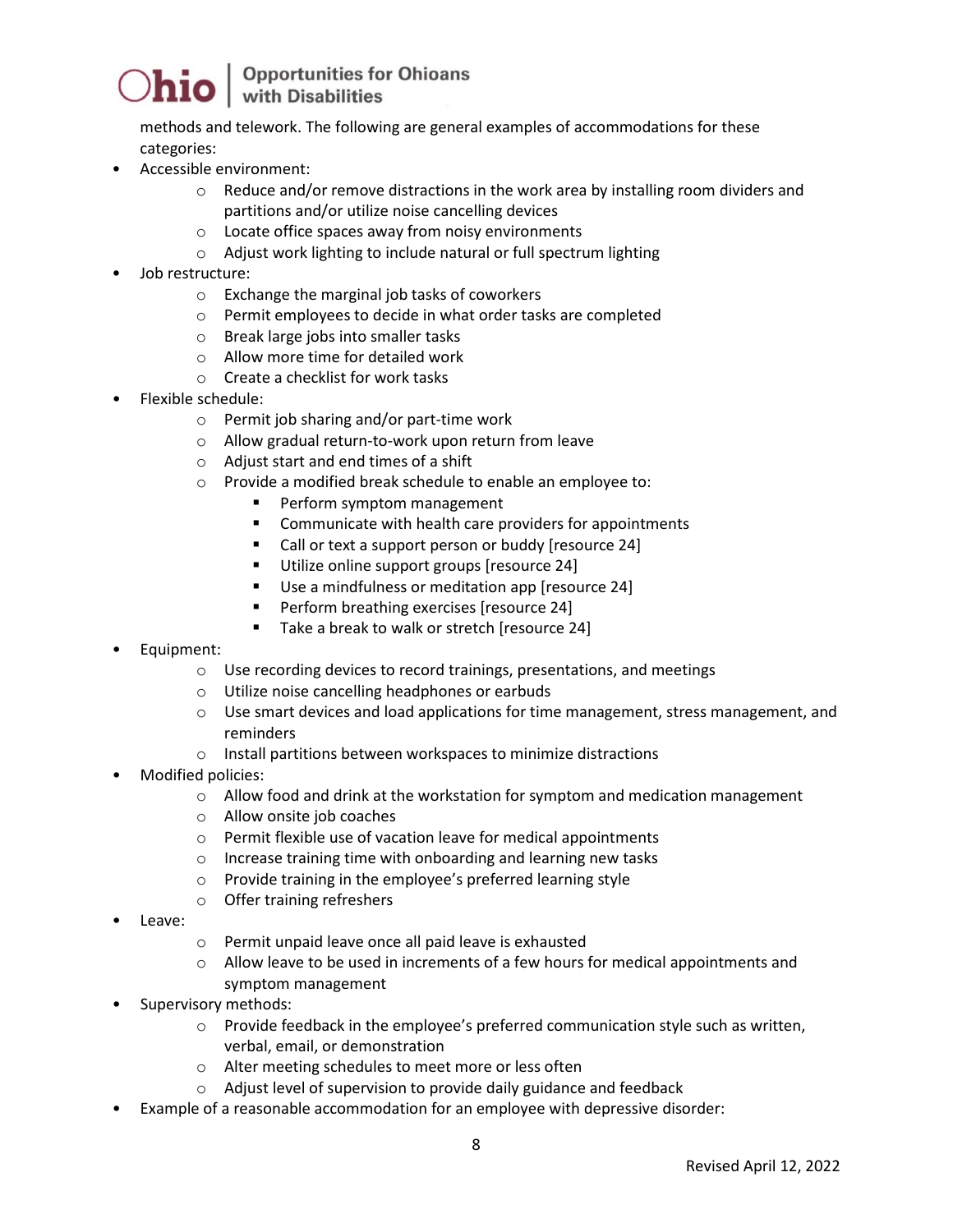

## Opportunities for Ohioans<br>with Disabilities

- $\circ$  The employee requests an accommodation to leave work two hours early on Thursdays for 16-weeks to attend psychotherapy with a mental health professional.
- $\circ$  The employer finds no undue hardship and permits this use of leave as a reasonable accommodation.
- Employers may consider accommodations by functional limitations, such as stress management, problem-solving, memory, time management, and distractions
	- General accommodation ideas for mental health disabilities include:
		- o Checklist for work tasks
			- o Modified break schedule
			- o Policy change to allow food/drinks at workstation
			- o Flexible use of leave for appointments
			- o Rest area/private space
			- o Provide feedback in preferred communication style
		- o Identify/reduce triggers (noise, light, stress)

#### Assistive Technology Ideas for Mental Health Disabilities:

#### **The ideas presented here are for educational purposes only. The products and vendors included are not endorsed by Opportunities for Ohioans with Disabilities (OOD).**

- Natural light or full spectrum
	- o Simulated full-spectrum natural light
	- o Use per physician's orders
	- o Listed price of \$29.99 by Amzcool and available from [Amazon](https://www.amazon.com/Simulated-Sunlight-Spectrum-Portable-Aluminum/dp/B07L332B52/ref=sr_1_1?keywords=AMZCOOL&qid=1581004731&sr=8-1)



- <sup>o</sup> Noise cancelling headphones or earbuds
	- o Listed price of \$379.00 by Bose and available from [Amazon](https://www.amazon.com/Bose-QuietComfort-Bluetooth-Headphones-Noise-Cancelling/dp/B07NXDPLJ9/ref=asc_df_B07NXDPLJ9/?tag=hyprod-20&linkCode=df0&hvadid=343276546772&hvpos=&hvnetw=g&hvrand=12021922186354533324&hvpone=&hvptwo=&hvqmt=&hvdev=c&hvdvcmdl=&hvlocint=&hvlocphy=9014972&hvtargid=pla-907596031192&psc=1&tag=&ref=&adgrpid=68750231003&hvpone=&hvptwo=&hvadid=343276546772&hvpos=&hvnetw=g&hvrand=12021922186354533324&hvqmt=&hvdev=c&hvdvcmdl=&hvlocint=&hvlocphy=9014972&hvtargid=pla-907596031192)



- <sup>o</sup> Reminders/alerts via watch, timer or smartphone
	- o Visual timer
	- o Time management tool
	- o Visual indicator
	- o Listed price of \$18.99 by Yunbaoit and available from [Amazon](https://www.amazon.com/Yunbaoit-Visual-Countdown-Ticking-Management/dp/B07PG1SR9C?th=1)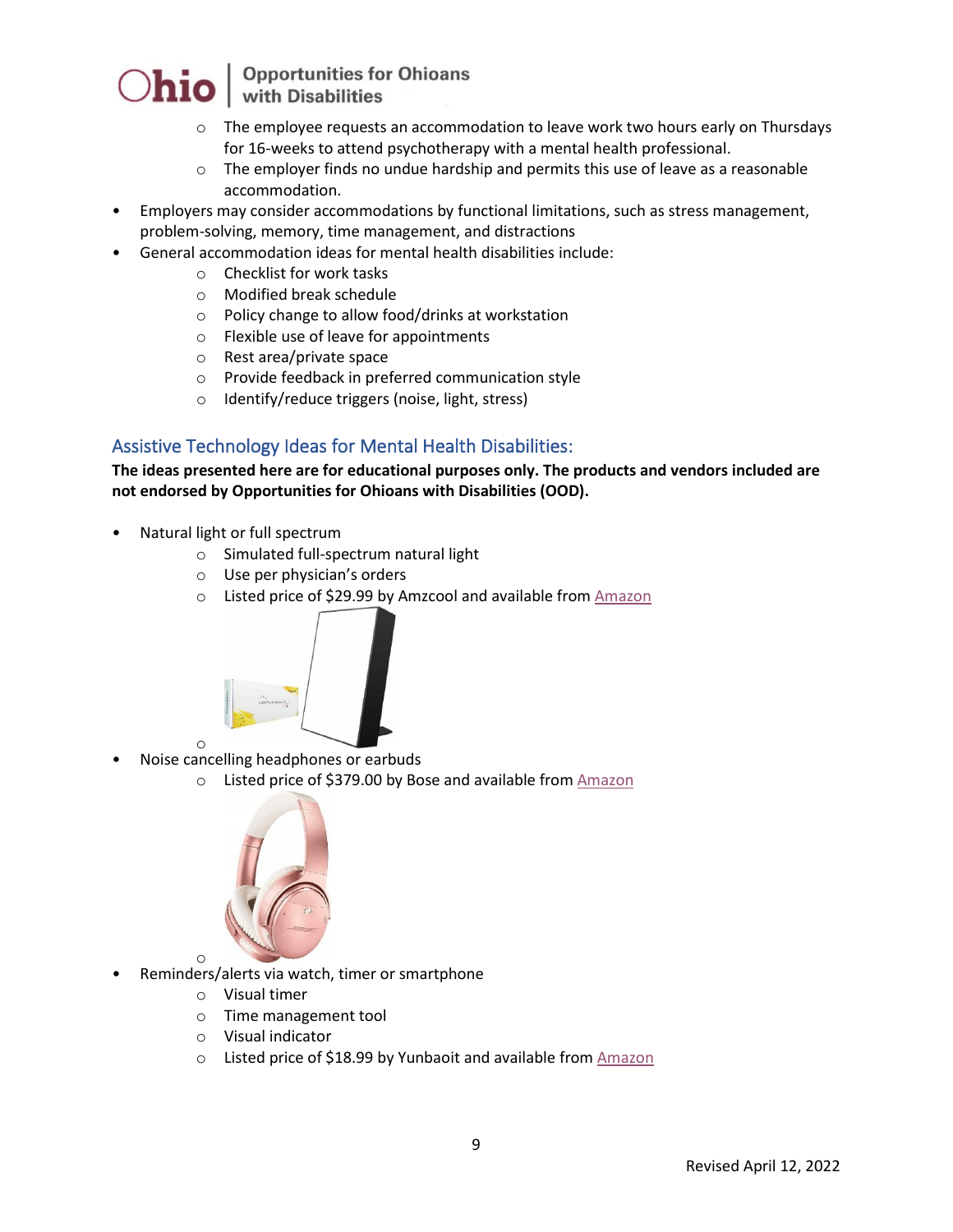



- 
- <sup>o</sup> Stress and anxiety management apps
	- o App for meditation and mindfulness
	- o Guided meditations
	- o Music tracks for focus and relaxation
	- o Free trial period, various plans available from [Calm](https://www.calm.com/)



- <sup>o</sup> Laminated instructions
	- o Written and illustrated instructions
	- o Improve safety and accuracy with making recipes or mixing cleaning solutions
	- o Example is from the Centers for Disease Control and Prevention



- <sup>o</sup> Smart pen
	- o Echo 2 Smartpen
	- o Record audio and link to notes
	- o Replay audio by tapping notes or connecting to devices
	- o Software to enable you to store, organize, replay, and share notes
	- o Listed price \$149.95 b[y Livescribe](https://www.livescribe.com/site/livescribe-2/echo/)

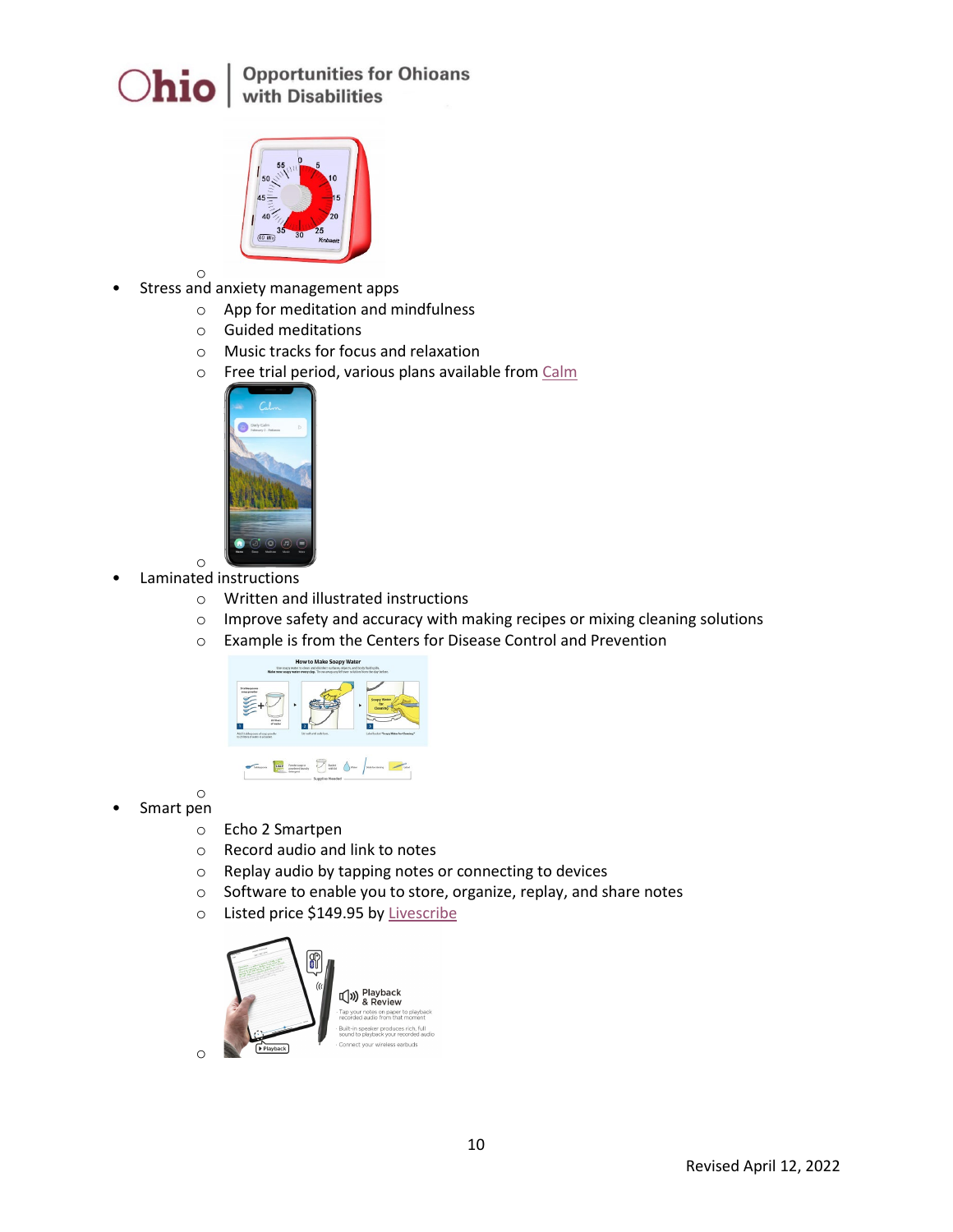### Performance and Conduct

#### Performance:

- Under the Americans with Disabilities Act (ADA), employees with disabilities must:
	- $\circ$  Meet qualification standards that are job-related and consistent with business necessity
	- o Perform "essential functions", with/without reasonable accommodation
- At times, barriers at work exist:
	- o Reasonable accommodation must be considered
	- $\circ$  Lowering or changing standards is not a form of reasonable accommodation
- Performance can be managed to avoid discrimination. Consider these best practices:
	- o Communicate clear performance expectations
	- o Communicate clear consequences for low performance
	- o Use consistent and precise measures
	- o Evaluate ALL employees the same way
- Low performance may reveal that disability is contributing
	- o May the lower rating still be given?
	- o **YES.** The rating reflects the performance.
- The employee may or may not choose to request reasonable accommodation
	- o If the employee does not request accommodation, the employer may ask what they can do to help the employee meet the performance standards.
	- $\circ$  If the employee does request accommodation, the employer will proceed with the interactive process and may continue with the discussion of the low performance:
		- Begin interactive process
			- Ask how the disability impacts performance
			- Explore what accommodations may help
		- **Discuss performance expectations and consequences of low performance**

#### Direct Threat:

- Under the Americans with Disabilities Act (ADA), an employer may exclude an employee from employment for safety reasons ONLY if the employer is able to show the employee poses a "direct threat":
	- $\circ$  Direct threat: "a significant risk of substantial harm to the health or safety of the individual or others that cannot be eliminated or reduced by reasonable accommodation."
- This standard must apply consistently to all employees
- Direct threat is determined on a **case-by-case** basis:
	- $\circ$  Conduct an individualized assessment of the employee's ability to safely perform the job
	- o Must consider a reasonable medical judgment
	- o Must rely on the most current medical knowledge OR the best available objective evidence
	- o Must identify the specific behavior posing direct threat

#### Conduct:

• An employee with a disability may be disciplined for violating a conduct standard. This standard must be consistently applied to all employees. An employer is not required to excuse misconduct but is required to consider reasonable accommodation to enable an employee with a disability to meet the conduct standard in the future.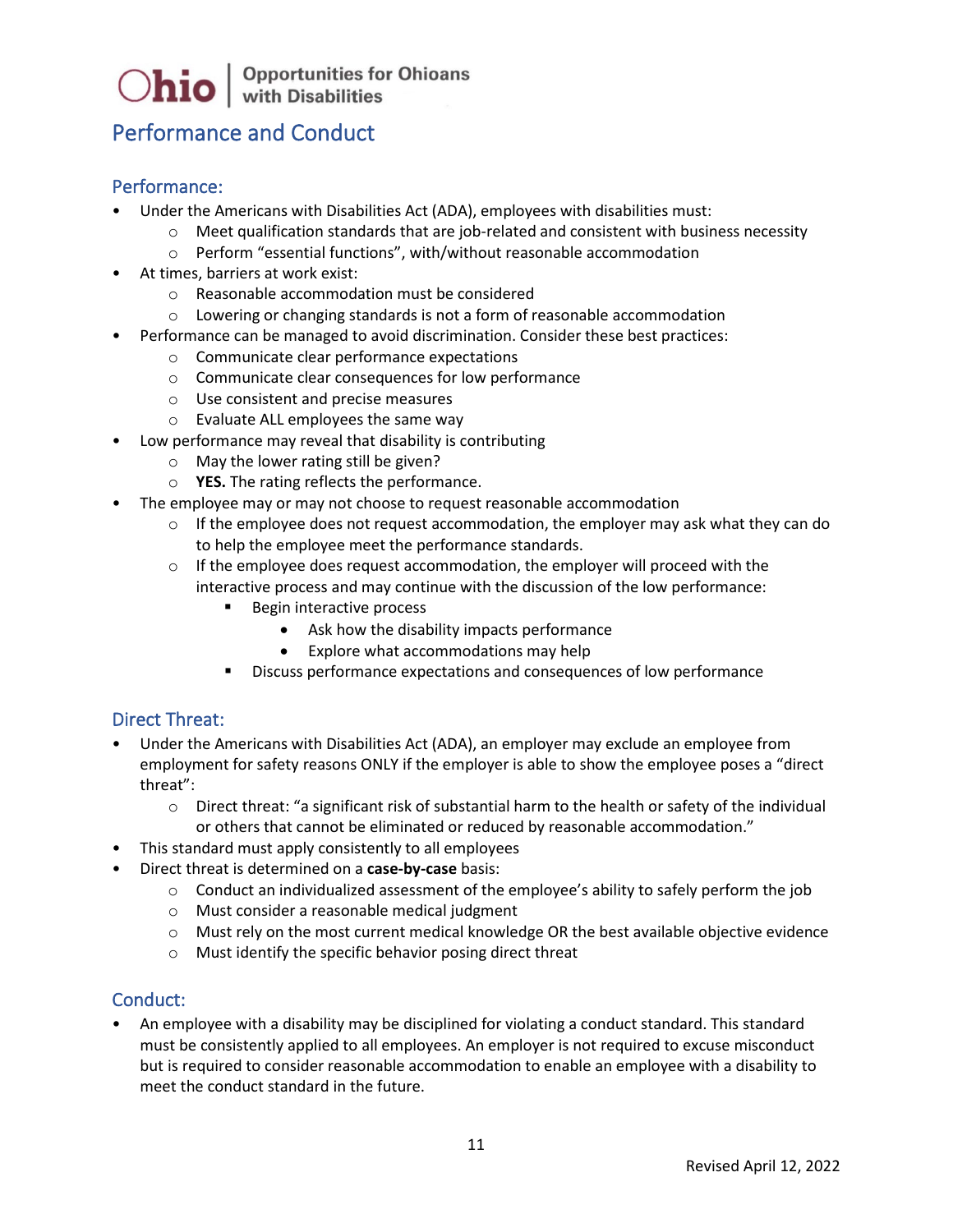## $\bigcirc$ hio  $\big|$  Opportunities for Ohioans

• If an employee with a disability is engaging in misconduct as a result of not taking medication, the employer should focus on the misconduct and clearly explain the consequences of the misconduct. The employee is responsible to make decisions about medication and consider the consequences of not taking medication, not the employer.

### Communications

### Confidentiality:

- Medical information employers obtain through the interactive process and providing reasonable accommodations is required to be kept confidential. This includes information received orally and in writing and includes medical conditions, medical history, disability information, and treatment.
- Medical information is expected to be stored and maintained on separate forms and in separate files stored apart from other personnel files.
- There are exceptions to keeping medical information confidential. Select information may be communicated in the following situations:
	- o Supervisors may know about necessary reasonable accommodations
	- o Safety personnel may know about necessary emergency treatment
	- o Government officials may request relevant information

#### Communications:

- Because disclosing medical information is prohibited, it is helpful to understand how to communicate when questions, comments, and conversations occur in the workplace.
- When an employee asks about a coworker's reasonable accommodation, the employer may not reveal the employee is receiving a reasonable accommodation. Doing so would disclose the employee has a disability and that is prohibited. An employer may respond that it is the employer's policy to assist employees at work and that these matters are personal and confidential. The employer could advise the coworker making the inquiry that if he/she needed assistance at work that his/her privacy would be respected as well. A best practice is for an employer to provide education to new employees at orientation as well as on a regular schedule for all employees regarding the laws it is required to follow, such as the Family and Medical Leave Act, worker's compensation laws, and the Americans with Disabilities Act. It is best for an employer to consult with its legal professionals to craft a response for workplace communications. Examples of statements the employer may consider include:
	- o "…acting for legitimate business reasons or in compliance with federal law…"
	- $\circ$  "... policy of assisting any employee who encounters difficulties in the workplace... many of the workplace issues encountered by employees are personal, and…policy to respect employee privacy..."

#### o **Ask your legal professionals!**

- An employee with a disability may choose to share the disability and/or aspects of the disability with coworkers. Disclosure is not mandatory and is always the decision of the employee with the disability. It can be beneficial to address disclosure with coworkers with the employee with a disability during the interactive process for a mutual understanding of how much information the employee wishes to share and with whom.
- When reasonable accommodations are implemented, it may lead to coworkers discussing the employee with the disability. This could lead to harassment and gossip. Harassment is unwelcome conduct such as offensive jokes, slurs, name calling, physical assaults or threats, intimidation,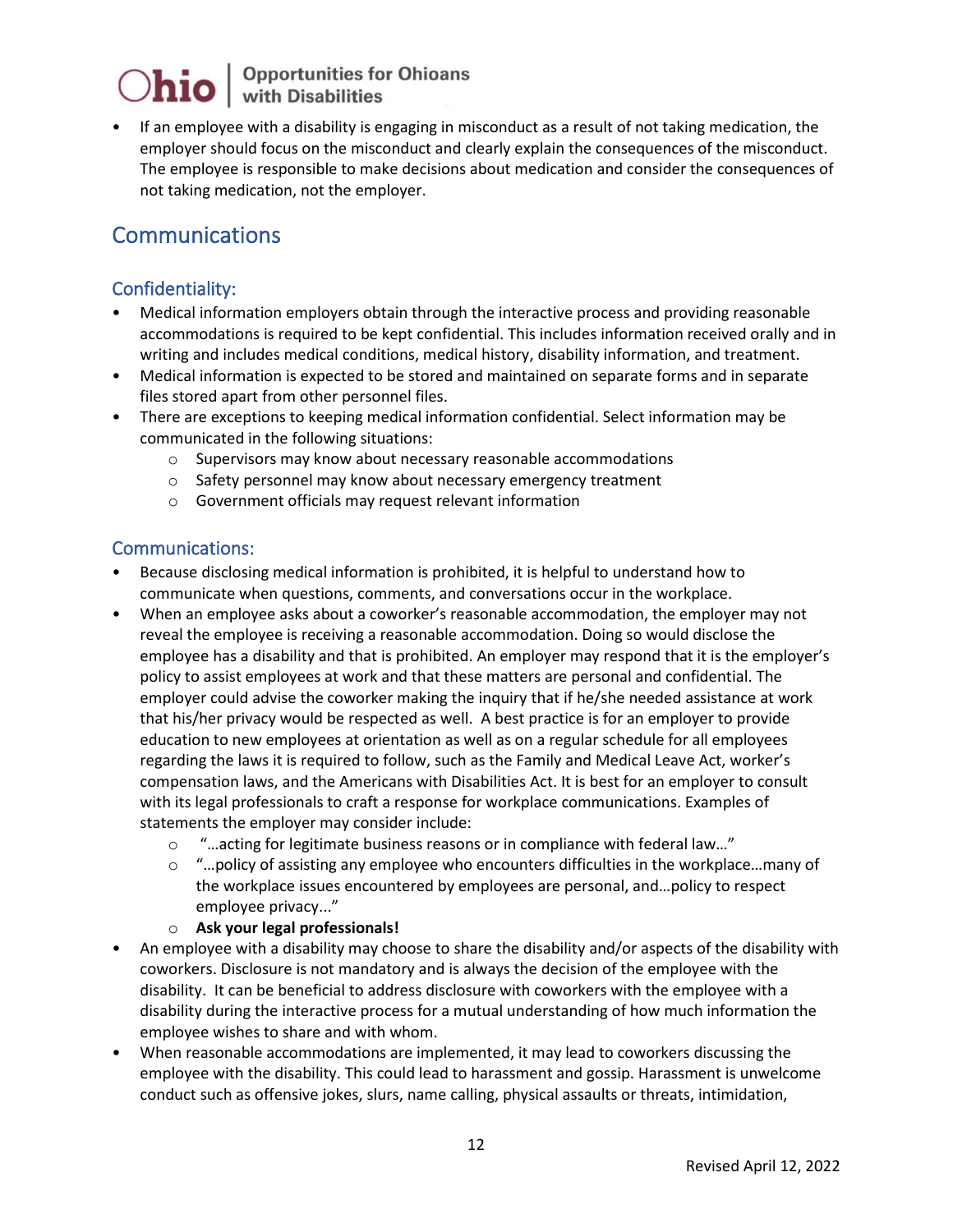ridicule, mockery, insults, offensive objects or pictures, and interference with work performance. The best practice for preventing workplace harassment is through education on proper communications in the workplace.

- Another best practice we recommend to employers is to be proactive in educating your staff about employees with disabilities. One of the ways OOD can support your efforts is through our no-cost training provided by our business relations team. OOD offers training on disability awareness and disability etiquette. These trainings provide information geared toward making everyone feel more comfortable and included. For more information, please visit the links below:
	- o Business Relations Team: [https://ood.ohio.gov/wps/portal/gov/ood/information-for](https://ood.ohio.gov/wps/portal/gov/ood/information-for-employers/business-relations-team/)[employers/business-relations-team/](https://ood.ohio.gov/wps/portal/gov/ood/information-for-employers/business-relations-team/)
	- o No-Cost Training Program for Your Business: <https://ood.ohio.gov/static/Resources/Disability%20Awareness%20Training.pdf>

### Resources

- 1. World Health Organization. "Mental Health: a state of well-being.[" https://www.who.int/news](https://www.who.int/news-room/fact-sheets/detail/mental-health-strengthening-our-response)[room/fact-sheets/detail/mental-health-strengthening-our-response](https://www.who.int/news-room/fact-sheets/detail/mental-health-strengthening-our-response)
- 2. American Psychiatric Association. "What is Mental Illness?" [https://www.psychiatry.org/patients](https://www.psychiatry.org/patients-families/what-is-mental-illness)[families/what-is-mental-illness](https://www.psychiatry.org/patients-families/what-is-mental-illness)
- 3. U.S. Department of Labor via Office of Disability Employment Policy. "Maximizing Productivity: Accommodations for Employees with Psychiatric Disabilities." <https://www.dol.gov/odep/pubs/fact/psychiatric.htm>
- 4. Psychology Today. "Invisible Disabilities.[" https://www.psychologytoday.com/us/blog/the-wide](https://www.psychologytoday.com/us/blog/the-wide-wide-world-psychology/201306/invisible-disabilities)[wide-world-psychology/201306/invisible-disabilities](https://www.psychologytoday.com/us/blog/the-wide-wide-world-psychology/201306/invisible-disabilities)
- 5. American Psychiatric Association. "Help with Anxiety Disorders." <https://www.psychiatry.org/patients-families/anxiety-disorders>
- 6. National Alliance on Mental Illness. "Anxiety Disorders." [https://www.nami.org/learn-more/mental](https://www.nami.org/learn-more/mental-health-conditions/anxiety-disorders)[health-conditions/anxiety-disorders](https://www.nami.org/learn-more/mental-health-conditions/anxiety-disorders)
- 7. American Psychiatric Association. "Help with Bipolar Disorders." <https://www.psychiatry.org/patients-families/bipolar-disorders>
- 8. National Alliance on Mental Illness. "Bipolar Disorder.[" https://www.nami.org/Learn-More/Mental-](https://www.nami.org/Learn-More/Mental-Health-Conditions/Bipolar-Disorder)[Health-Conditions/Bipolar-Disorder](https://www.nami.org/Learn-More/Mental-Health-Conditions/Bipolar-Disorder)
- 9. U.S. Department of Labor via Office of Disability Employment Policy. "Maximizing Productivity: Accommodations for Employees with Psychiatric Disabilities." <https://www.dol.gov/odep/pubs/fact/psychiatric.htm>
- 10. U.S. Department of Labor via Office of Disability Employment Policy. "Maximizing Productivity: Accommodations for Employees with Psychiatric Disabilities." <https://www.dol.gov/odep/pubs/fact/psychiatric.htm>
- 11. The U.S. Equal Employment Opportunity Commission. "EEOC Enforcement Guidance on the Americans with Disabilities Act and Psychiatric Disabilities." <https://www.eeoc.gov/policy/docs/psych.html>
- 12. The U. S. Equal Employment Opportunity Commission. "Enforcement Guidance: Disability-Related Inquiries and Medical Examinations of Employees Under the Americans with Disabilities Act (ADA)." <https://www.eeoc.gov/policy/docs/guidance-inquiries.html>
- 13. The U.S. Equal Employment Opportunity Commission. "Enforcement Guidance: Reasonable Accommodation and Undue Hardship Under the Americans with Disabilities Act." <https://www.eeoc.gov/policy/docs/accommodation.html#intro>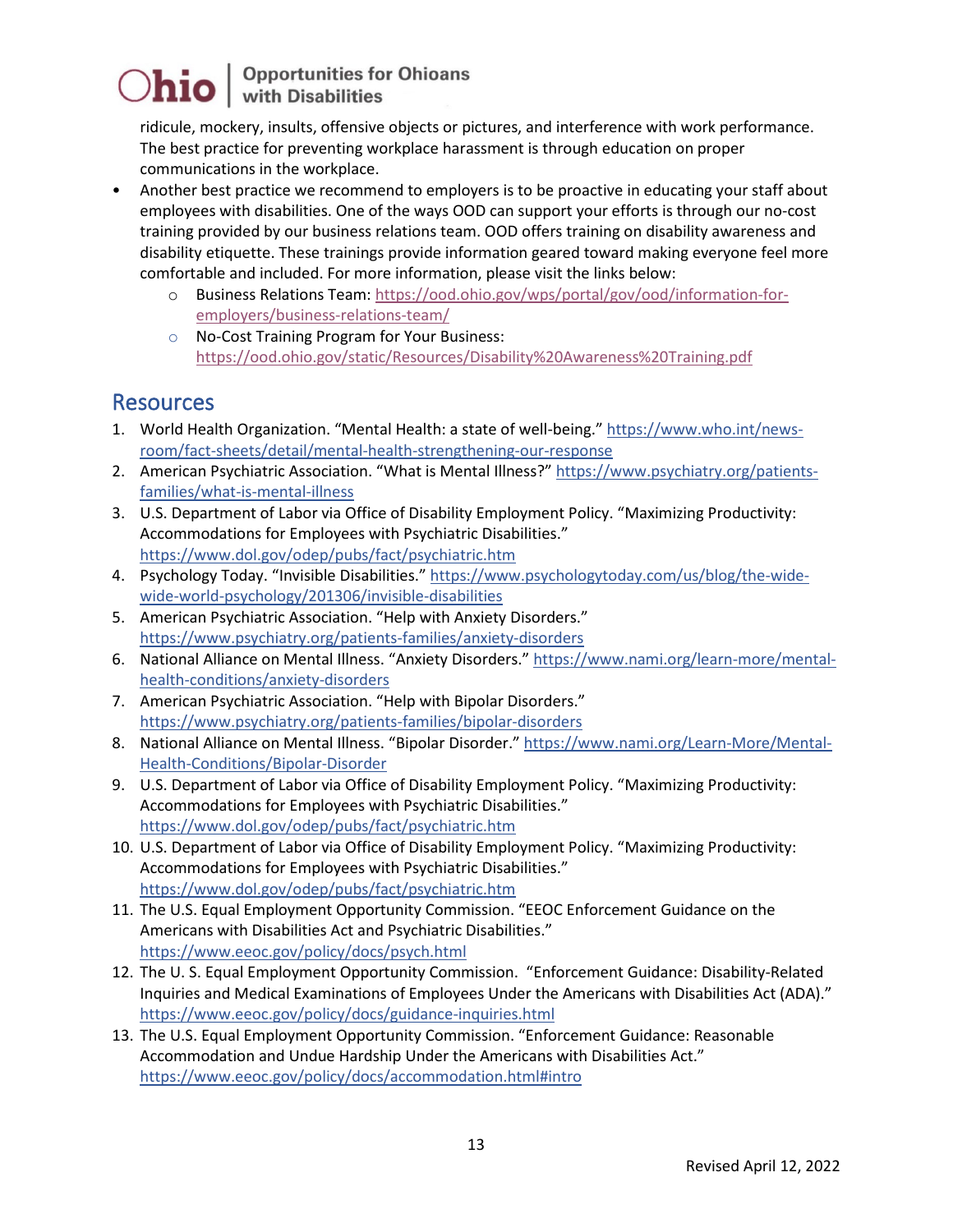- 14. Workplace Strategies for Mental Health. "Accommodation Strategies." [https://www.workplacestrategiesformentalhealth.com/managing-workplace](https://www.workplacestrategiesformentalhealth.com/managing-workplace-issues/accommodation-strategies)[issues/accommodation-strategies](https://www.workplacestrategiesformentalhealth.com/managing-workplace-issues/accommodation-strategies)
- 15. Job Accommodation Network. "Mental Health Impairments." [https://askjan.org/disabilities/Mental-](https://askjan.org/disabilities/Mental-Health-Impairments.cfm)[Health-Impairments.cfm](https://askjan.org/disabilities/Mental-Health-Impairments.cfm)
- 16. The U.S. Equal Employment Opportunity Commission. "The Americans with Disabilities Act: Applying Performance and Conduct Standards to Employees with Disabilities." <https://www.eeoc.gov/facts/performance-conduct.html>
- 17. Job Accommodation Network. "The Manager's Dilemma: 'An Employee is asking about a coworker's accommodation. As a manager, what do I say.'" [https://askjan.org/blogs/jan/2013/12/the-manager](https://askjan.org/blogs/jan/2013/12/the-manager-s-dilemma-an-employee-is-asking-about-a-co-worker-s-accommodation-as-a-manager-what-do-i-say.cfm?cssearch=2067452_1)[s-dilemma-an-employee-is-asking-about-a-co-worker-s-accommodation-as-a-manager-what-do-i](https://askjan.org/blogs/jan/2013/12/the-manager-s-dilemma-an-employee-is-asking-about-a-co-worker-s-accommodation-as-a-manager-what-do-i-say.cfm?cssearch=2067452_1)[say.cfm?cssearch=2067452\\_1](https://askjan.org/blogs/jan/2013/12/the-manager-s-dilemma-an-employee-is-asking-about-a-co-worker-s-accommodation-as-a-manager-what-do-i-say.cfm?cssearch=2067452_1)
- 18. Organization for Autism Research. "Understanding Autism: An Employer's Guide." <https://researchautism.org/resources/understanding-autism-an-employers-guide/>
- 19. The U.S. Equal Employment Opportunity Commission. "Harassment." <https://www.eeoc.gov/laws/types/harassment.cfm>
- 20. The U.S. Equal Employment Opportunity Commission. "Coronavirus and COVID-19." Web: <https://www.eeoc.gov/coronavirus/>
- 21. The U.S. Equal Employment Opportunity Commission. "What You Should Know About COVID-19 and the ADA, The Rehabilitation Act, and Other EEO Laws." Web: [https://www.eeoc.gov/wysk/what](https://www.eeoc.gov/wysk/what-you-should-know-about-covid-19-and-ada-rehabilitation-act-and-other-eeo-laws)[you-should-know-about-covid-19-and-ada-rehabilitation-act-and-other-eeo-laws](https://www.eeoc.gov/wysk/what-you-should-know-about-covid-19-and-ada-rehabilitation-act-and-other-eeo-laws)
- 22. The U.S. Equal Employment Opportunity Commission. "Pandemic Preparedness in the Workplace and The Americans with Disabilities Act." Web: [https://www.eeoc.gov/facts/pandemic\\_flu.html](https://www.eeoc.gov/facts/pandemic_flu.html)
- 23. Forbes. "Working From Home Opens The Door To Employing People With Disabilities." Web: [https://www.forbes.com/sites/geristengel/2020/04/20/working-from-home-opens-the-door-to](https://www.forbes.com/sites/geristengel/2020/04/20/working-from-home-opens-the-door-to-employing-people-with-disabilities/#f6f8c2414bf9)[employing-people-with-disabilities/#f6f8c2414bf9](https://www.forbes.com/sites/geristengel/2020/04/20/working-from-home-opens-the-door-to-employing-people-with-disabilities/#f6f8c2414bf9)
- 24. Mental Health America. "COVID-19 and Your Mental Health." Web: <https://mhanational.org/covid19>
- 25. Very Well Mind. "The Basics of Cognition and Mental Processes." Web: <https://www.verywellmind.com/what-is-cognition-2794982>
- 26. Boston University College of Health & Rehabilitation Sciences: Sargent College. "How do psychiatric and mental health conditions interfere with work performance?" Web: [https://cpr.bu.edu/resources-and-information/reasonable-accommodations/how-do-psychiatric](https://cpr.bu.edu/resources-and-information/reasonable-accommodations/how-do-psychiatric-and-mental-health-conditions-interfere-with-work-performance/)[and-mental-health-conditions-interfere-with-work-performance/](https://cpr.bu.edu/resources-and-information/reasonable-accommodations/how-do-psychiatric-and-mental-health-conditions-interfere-with-work-performance/)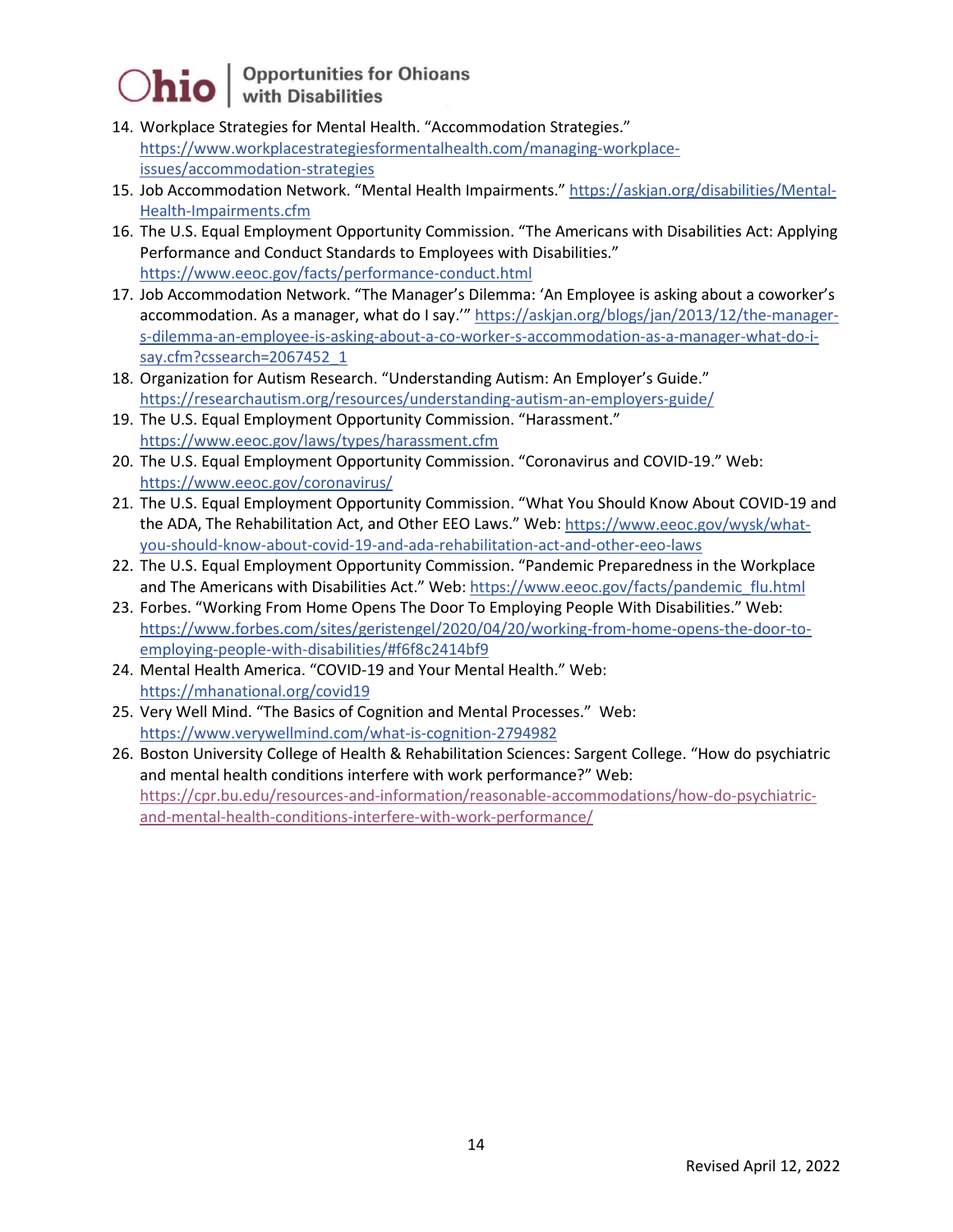#### OOD's Business Relations Team – see map on final two pages

- **Jon Hackathorn, Manager, Ohio Vocational Apprentice Program and State of Ohio Agencies**
	- o **Phone:** 614-306-1744
	- o **Email:** [jon.hackathorn@ood.ohio.gov](mailto:jon.hackathorn@ood.ohio.gov)
- **Cynthia L. Crews**, Business Relations Specialist in Southwest Ohio
	- o **Phone**: 513-309-5140
	- o **Email**: [cynthia.crews@ood.ohio.gov](mailto:cynthia.crews@ood.ohio.gov)
	- o **Counties served**: Adams, Brown, Butler, Champaign, Clark, Clermont, Clinton, Darke, Fayette, Greene, Hamilton, Highland, Logan, Madison, Miami, Montgomery, Preble, Shelby, Union, and Warren
	- o **Career Development Specialist**: Dustin Schwab
	- o **Colleges/Universities served**: Central State University, Miami University, University of Cincinnati, Wilberforce University, and Wright State University
- **Michael Hoag**, Business Relations Specialist in Northeast Ohio
	- o **Phone**: 216-210-7584
	- o **Email**: [michael.hoag@ood.ohio.gov](mailto:michael.hoag@ood.ohio.gov)
	- o **Counties served**: Ashtabula, Cuyahoga, Geauga, Lake, Medina, Portage, and Summit
	- o **Career Development Specialist**: Kris Wray
	- o **Colleges/Universities served**: Cuyahoga Community College, Kent State University, and The University of Akron
- **Kelly Jordan**, Business Relations Specialist in Southeast Ohio
	- o **Phone**: 614-204-4951
	- o **Email**: [kelly.jordan@ood.ohio.gov](mailto:kelly.jordan@ood.ohio.gov)
	- o **Counties served**: Athens, Delaware, Fairfield, Franklin, Gallia, Hocking, Jackson, Lawrence, Meigs, Monroe, Morgan, Perry, Pickaway, Pike, Ross, Scioto, Vinton, and Washington
	- o **Career Development Specialist**: Dustin Schwab
	- o **Colleges/Universities served**: Columbus State Community College, Ohio University, and The Ohio State University
- **Ron Klonowski**, Business Relations Specialist in East Central Ohio
	- o **Phone**: 330-312-4051
	- o **Email**: [ronald.klonowski@ood.ohio.gov](mailto:ronald.klonowski@ood.ohio.gov)
	- o **Counties served**: Ashland, Belmont, Carroll, Columbiana, Coshocton, Crawford, Guernsey, Harrison, Holmes, Jefferson, Knox, Licking, Mahoning, Morrow, Muskingum, Noble, Richland, Stark, Trumbull, Tuscarawas, and Wayne
	- o **Career Development Specialist**: Dustin Schwab, Kris Wray
	- o **Colleges/Universities served**: Central Ohio Technical College, Stark State College, and Youngstown State University
- **Jill Simpson**, Business Relations Specialist in Northwest Ohio
	- o **Phone**: 419-277-4894
	- o **Email**: [jill.simpson@ood.ohio.gov](mailto:jill.simpson@ood.ohio.gov)
	- o **Counties served**: Allen, Auglaize, Defiance, Erie, Fulton, Hancock, Hardin, Henry, Huron, Lorain, Lucas, Marion, Mercer, Ottawa, Paulding, Putnam, Sandusky, Seneca, Van Wert, Williams, Wood, and Wyandot
	- o **Career Development Specialist**: Kris Wray
	- o **Colleges/Universities served**: Bowling Green State University, Lorain County Community College, and The University of Toledo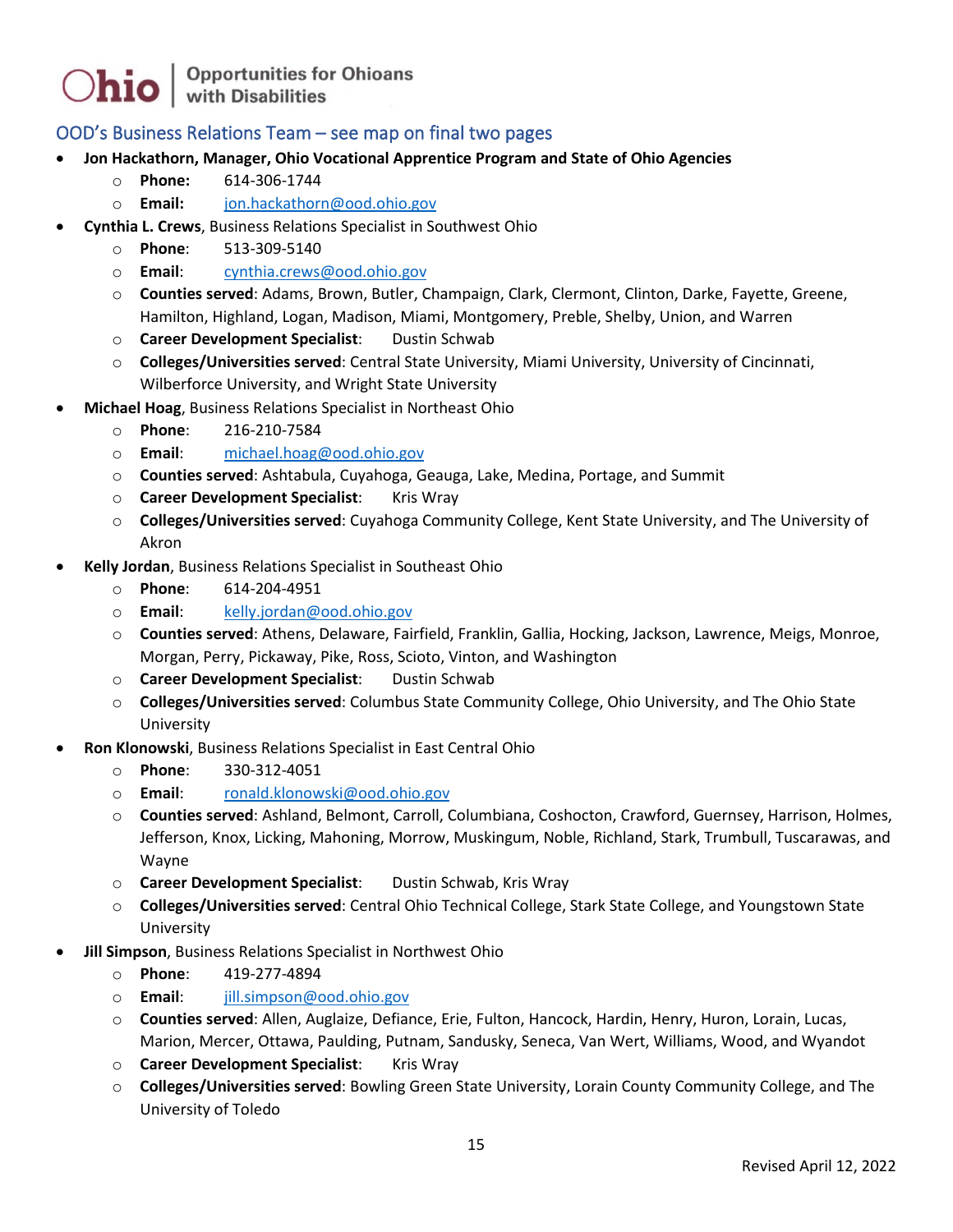

Revised April 12, 2022